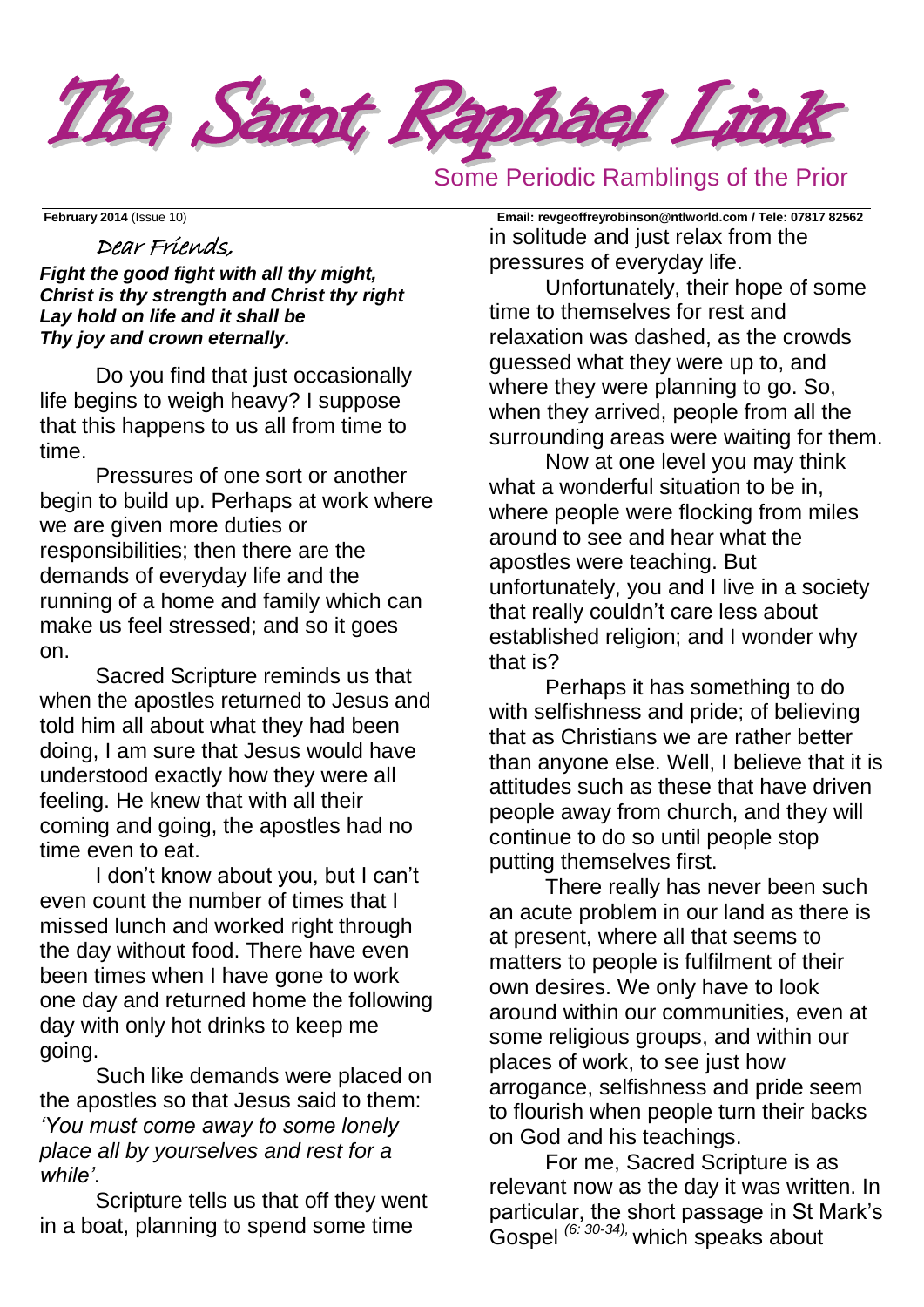Jesus who took pity on the people because they were like *'sheep without a shepherd'*. In other words, all constructive direction had gone out of their lives and one selfish act followed the next.

What will Jesus see when he looks at us? Will there be need for his pity or will he be able to smile because we have fought the good fight with all our might. Amen.

+Geoffrey GRAND PRIOR

**For your Prayers:** 



Beryl Anderton / Mary Gallagher / Gillian Gaiter / Norman Glover / Lesley Fudge / Thelma Thompson / Paul Shaw / Sheila Hogarth / Ivy Holland / Maddie and Alan Penlington / Ruth Barr / Simon Taylor / Kathleen Roberts / Suzie Jeng / Hilery Robinson / Tracey Solley / Ian & Anne Weatherall / Marlene Addy / Pauline Weatherall / Graham McCrudden / Ray & Doreen Connell / Margaret Smith / Florence Palmer / Sadie Sutton / Tony Kirby / Philip Coope / Peter Bell / Bishop Keith Hunter / Margaret Waterhouse / Norman Winstanley / Ruby & Calvin Brindley *(Gozo)* / John Leatherland, bishop / William Collier / Roy & Linda Smith / Tania Walker / Pamela (Masih *pronounced Massey*) / Tommy Ryan / John Bartle / Michael Greer / Brian Lee *(OSRaphael)* / Brian Adams / Gwen Cordell / John Bodkin / Leah Uttley / Paula Lester / Vicky Grimshaw / Patricia Grant / Elena Grady (and parents) / Brian Barber.

Answers to Locations: 1. St Mary's Church Bury Lancashire. 2. Birmingham Oratory (inside) and 3. Edinburgh with the castle in background.

# **Calendar of Saints**



### **ST AGABUS THE PROPHET**

Feast Day 13<sup>th</sup> February A prophet twice mentioned in the Acts of the Apostles (XI 28 / XXI 10-12) A Carmelite legend has led to his being usually represented in art robed in the Carmelite Habit and holding the model of a church.

### **Jesu, the Very Thought of Thee**

Jesu, the very thought of Thee With sweetness fills the breast; But sweeter far Thy face to see, And in Thy presence rest.

Nor voice can sing, nor heart can frame, Nor can the memory find A sweeter sound than Thy blest Name, O Saviour of mankind!

O hope of every contrite heart, O joy of all the meek, To those who fall, how kind Thou art! How good to those who seek!

But what to those who find? Ah, this Nor tongue nor pen can show; The love of Jesu, what it is, None but His loved ones know.

Jesu, our only joy be Thou, As Thou our prize will be; Jesu be Thou our glory now, And through eternity.

Hymns often raise odd associations in the mind. This hymn written by Bernard of Clairvaux, always takes me to the green, mountainous country beyond Grenoble in France and to, La Grande Chartreuse. Its secluded position in the mountains makes it a remote spot even today, but nothing to what it was in the spring of 1125 when Bernard came riding up the ravines to visit it.

Bernard's letters had already made him famous, but his hosts were disappointed to see him tiding such a splendid horse and sitting on so fine a saddle. It was mentioned to Bernard, who was surprised at the criticism. Although he